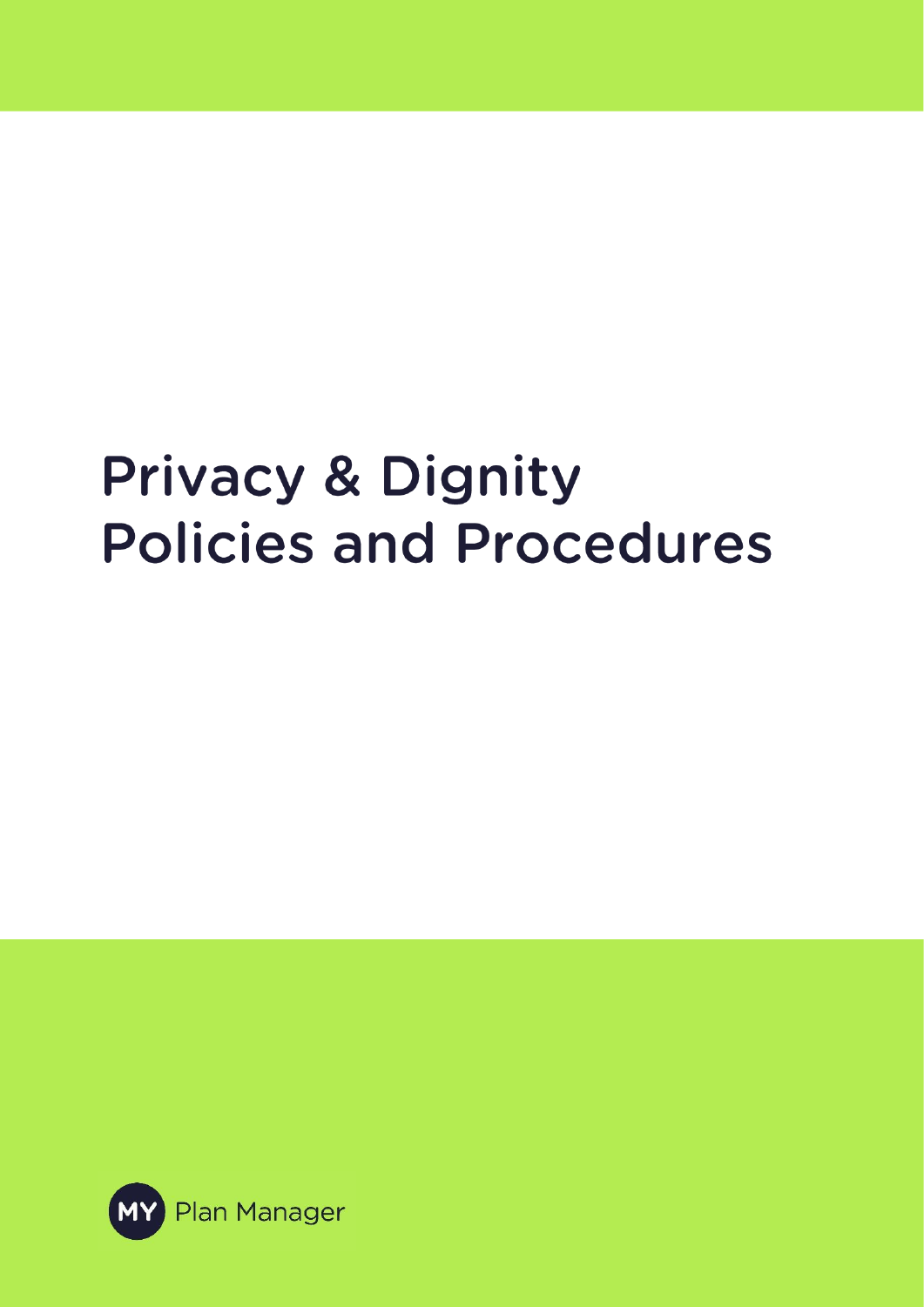# **Table of Contents**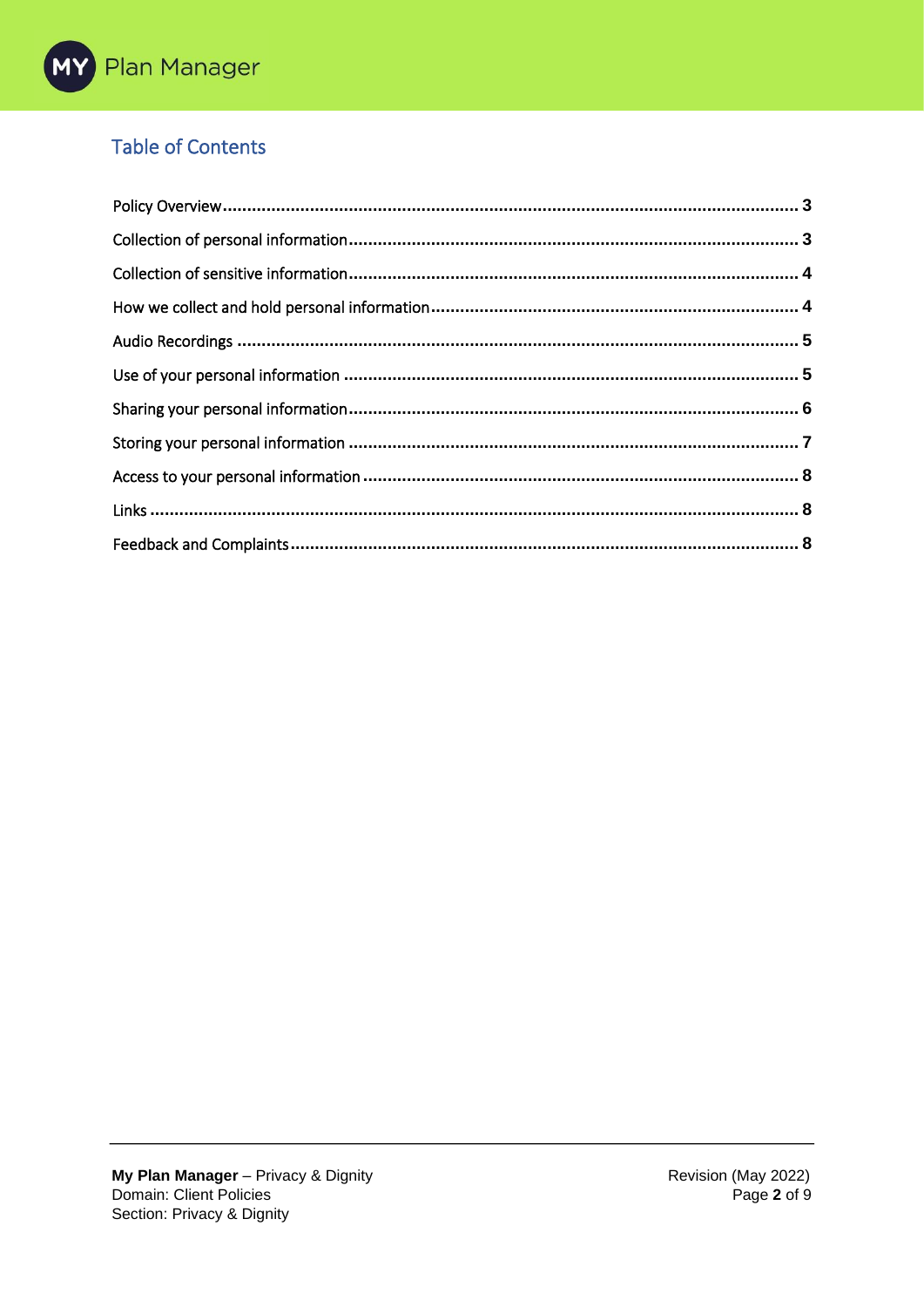#### <span id="page-2-0"></span>Policy Overview

By providing personal information to us, including through My Plan Manager (MPM) Platforms (e.g. Client Portal, Kinora), you consent to our collection, use and disclosure of that personal information in accordance with this Privacy Policy and any other relevant arrangements between us such as the Platform Terms.

We may change our Privacy Policy from time to time by publishing changes to it on the Platform and our website. We encourage you to periodically check our website and Platform to ensure that you are aware of the most up-to-date version of the Privacy Policy.

This Privacy Policy should be read in conjunction with any other specific collection notice or consent that we provide to you.

# <span id="page-2-1"></span>Collection of personal information

Personal information includes information or an opinion about an individual that is reasonably identifiable. Within this Privacy Policy unless indicated otherwise, references to personal information also include sensitive information.

The types of personal information we collect from you may include:

- name, date of birth and contact details, including address, phone number, and email address.
- information about preferred modes of communication.
- your NDIS plan details, including government identifiers such as your participant NDIS number (NDIS) if applicable
- information relating to your "consent to obtain and release" information
- any information or documents which you provide or upload to an MPM platform in relation to the services and supports provided
- any information about your interactions with MPM or MPM services, platforms or websites including engagement with others whilst using MPM platforms (e.g. feedback, "likes", comments, choices, preferences, messages)
- details about the services or products we have provided to you or that you have enquired about, including any additional information necessary to deliver those services and products and respond to your enquiries
- information relating to bank accounts if you choose "reimbursements" as a payment option for Plan Management Services.
- audio recordings; and
- any other relevant information required by MPM for us to undertake the roles and responsibilities of a Plan Manager.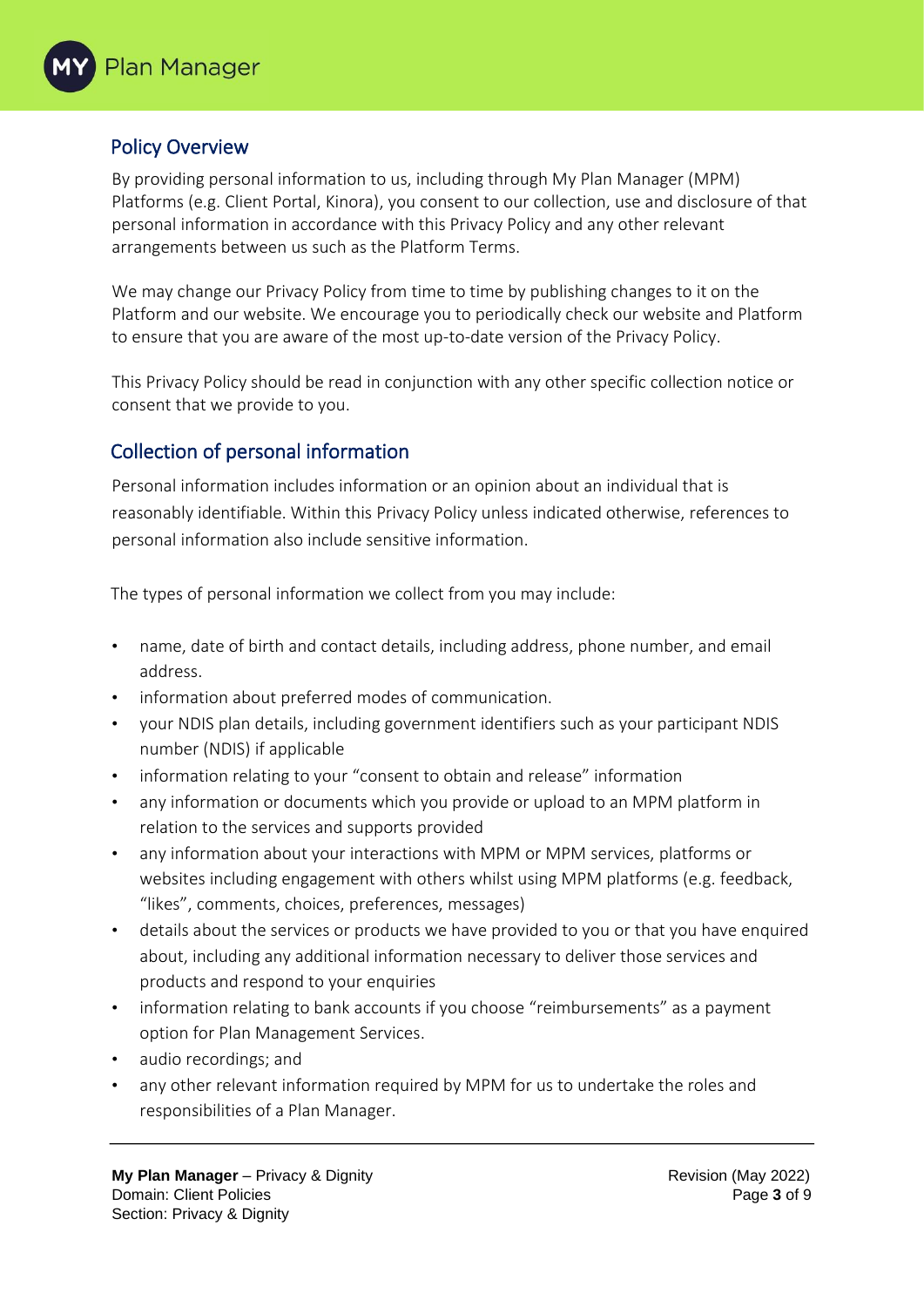### <span id="page-3-0"></span>Collection of sensitive information

If you are an NDIS Participant, due to the nature of our business and our service platforms – and only where necessary in relation to our business – we may also collect 'sensitive information', as that term is defined in the Privacy Act, about you.

This will include information about you which would be classified as 'health information' under the Privacy Act, such as information or opinions about your health and/or disability, your wishes about the future provision of services to you (including any goals and aspirations in your NDIS Plan, if disclosed) and information about services which have or will be provided to you (including those facilitated through our service platforms).

While we will generally collect such sensitive information directly from you (as part of registration, or your interactions with MPM and/or MPM platforms), we may also collect such sensitive information from third parties where it is unreasonable or impracticable to collect it directly from you, including where information is provided by:

- your Primary Decision Maker, or for MPM platforms your Primary Account Manager, such as a parent, guardian, or decision maker, on your behalf.
- a service provider (including a provider of disability services to you) for example in the form of information provided on an invoice or in relation to a service booking; or
- members of your chosen community of support but only when they upload information such as appointment reminders, or notes to you or about you in our community platform (i.e. Kinora).

Unless otherwise specified, all references to 'personal information' in this privacy policy should be read to include sensitive information.

#### <span id="page-3-1"></span>How we collect and hold personal information

My Plan Manager may collect this information from you or your nominated decision maker, or the National Disability Insurance Agency (NDIA) when you:

- Sign up or register for one or more of our services;
- Visit our websites or platforms (e.g. client portal, Kinora);
- Communicate or interact with us by any method, such as telephone, email, post, website, MPM platforms or in person;
- Authorise us to process invoices on your behalf;
- We contact you in the course of undertaking our Plan Management or Individual Capacity Building roles and responsibilities (e.g. budget discussions, seeking approvals, individual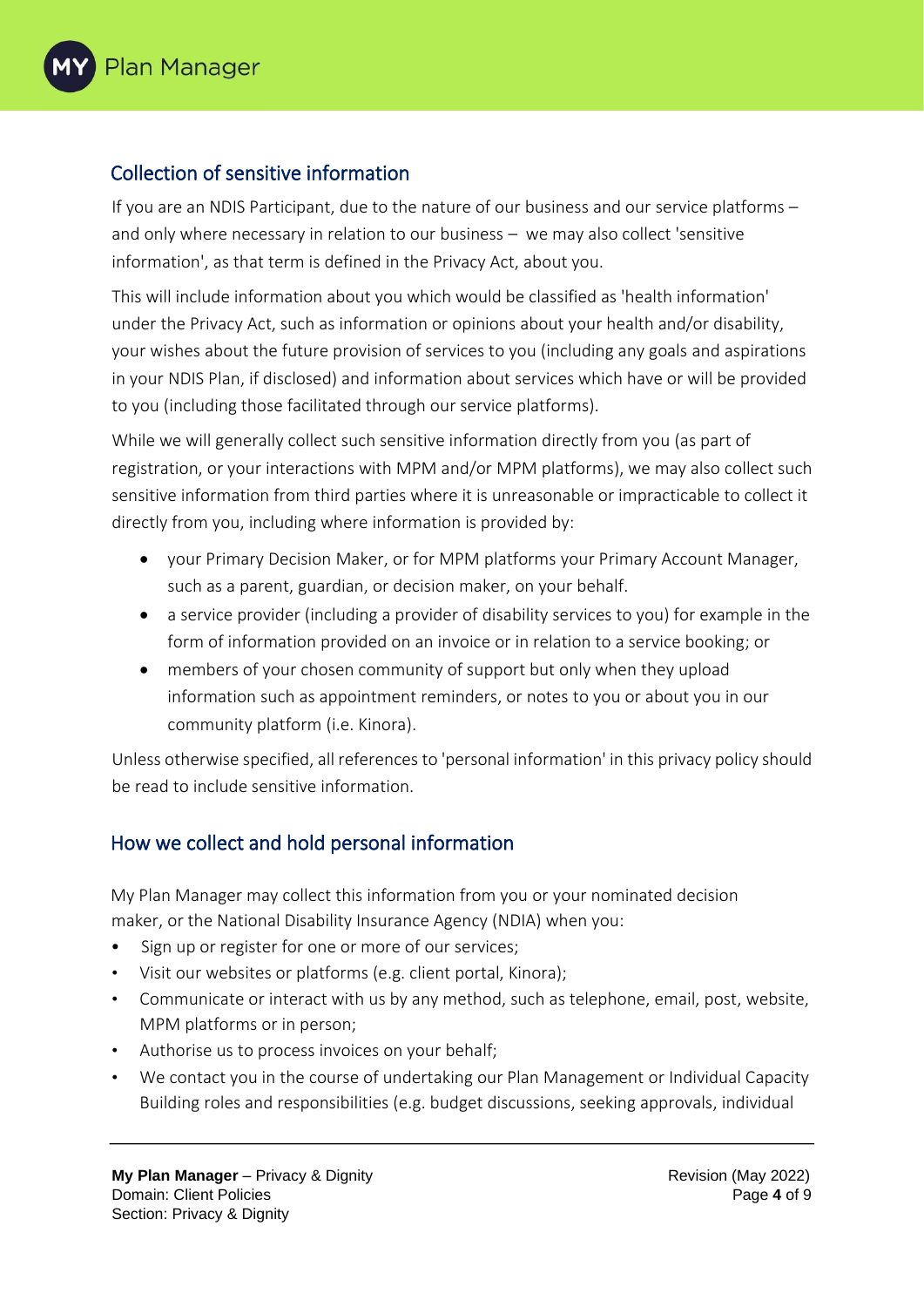

capacity building and coaching, social and community engagement using MPM platforms etc);

- We represent a matter, with your consent as applicable, to the NDIA
- Otherwise as notified to you from time to time.

In addition, My Plan Manager may collect information from other third parties such as nominated Service Providers, including your Support Co-Ordinators, and persons approved by yourself for participation in MPM platforms (e.g. when information is posted on one of our platforms).

#### <span id="page-4-0"></span>Audio Recordings

My Plan Manager shall seek consent from clients when they telephone MPM before proposing to record their voice or using that recording for internal training. My Plan Manager shall advise clients if a supervisor or other staff member is to monitor a telephone call for the purpose of training or supporting My Plan Manager staff.

#### <span id="page-4-1"></span>Use of your personal information

My Plan Manager will only collect, use and disclose personal information consistent with undertaking the role and responsibilities set out in the My Plan Manager Service Agreement and the services and supports purchased. This may also include:

- providing you with information in relation to the services and products we provide,
- providing you with information in relation to the services and products we offer or propose to offer,
- providing you with information to "opt-out" of or temporarily "suspend" access to services and products we offer or propose to offer,
- sending SMS or email notifications,
- responding to your questions or suggestions,
- improving the quality of our products or services,
- Improving the quality of your visit to our website or
- If applicable, improving the quality of your visit to our community platform, Kinora:
	- to provide you with use of our Platform and manage our relationship with you (including setting up your Kinora account and Circles as well as verifying your identity),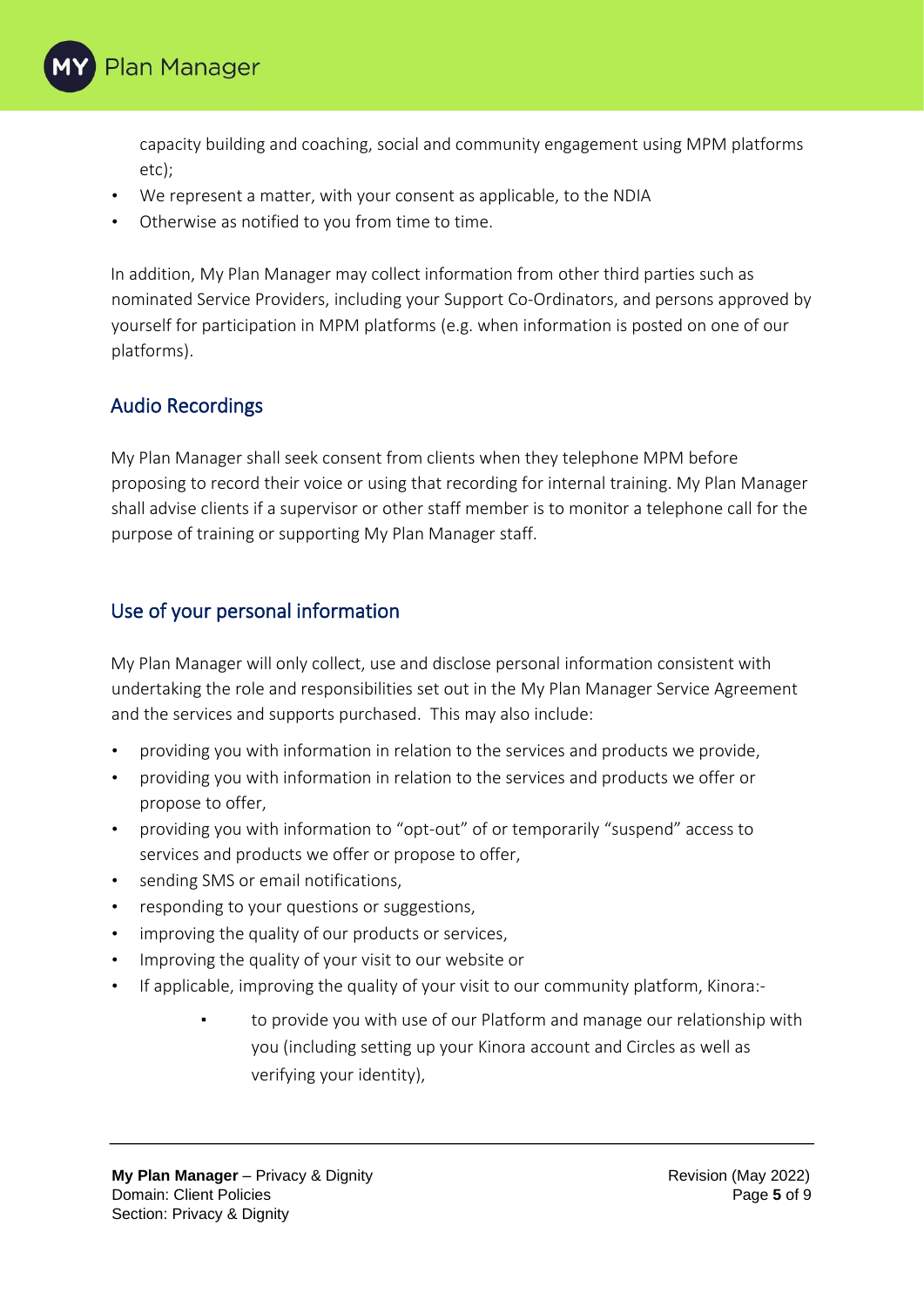

- to operate, protect, moderate, improve and optimise our Platform, business and our users' experience, such as to perform analytics to identify user segments who share common characteristics and traits, and conduct research on use of the Platform. This may include disclosure of personal information to MPM or third parties which perform moderation or other activities on the Platform on our behalf,
- to send you service, support and administrative messages, reminders, technical notices, updates, security alerts and information requested by you and respond to any of your queries or requests,
- to present you or, where relevant, your parent, guardian or decision maker, with content about the Platform (including specific discussion topics or posts), other users of the Platform, or other services and products (on or off the Platform) that you or your parent, guardian or decision maker might be interested in;
- to comply with our legal or industry obligations (including the NDIS Code of Conduct), resolve any dispute that we or a user may have with any of our users and enforce our agreements with third parties,
- to verify your identity and ensure that our Platform remains safe and secure for all users; and
- for other purposes identified in the Platform Terms of Use and Community Guidelines.

# <span id="page-5-0"></span>Sharing your personal information

We may disclose personal information to third party contractors (including information technology suppliers, communication suppliers and our business partners including entities engaged by MPM to oversee and moderate user interactions on the MPM community platform, Kinora), who help us conduct our business or as required, authorised or recommended by applicable law, the NDIS Act and Rules or other policy requirements of the National Disability Insurance Agency. These entities are located in Australia.

Where information is shared with these third parties, we will take all reasonable steps to ensure that third parties observe the confidential nature of such information and are prohibited from using or disclosing such information beyond what is necessary to assist us.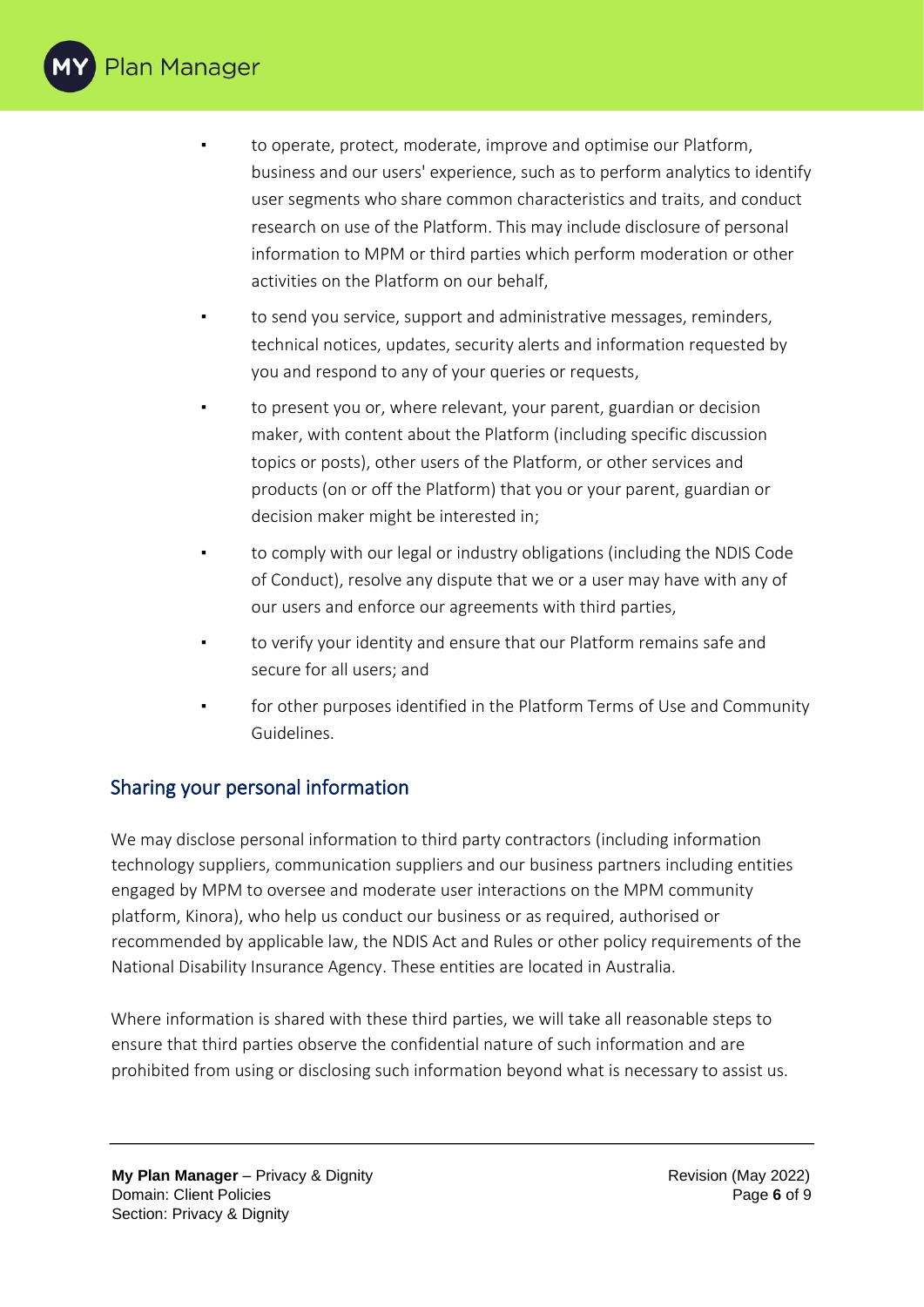Other than third party contractors, My Plan Manager will seek written consent from the client to release any information about them to an external party. For example, consent to speak with other support providers. This is ordinarily documented in our "Consent to Obtain and Release" form.

If the Consent to Obtain and Release Information form is not completed MPM may ask the person(s) seeking information to liaise directly with the client or their nominated person.

All clients have the right to withhold consent. My Plan Manager will advise clients of any known impacts this may have on service delivery and the ability of My Plan Manager to provide services.

My Plan Manager shall work with nominated representatives / guardians in circumstances where clients are unable to give informed consent (e.g. to a service agreement). In these cases, nominees and guardians must reflect the needs and goals as identified by the person with disability and make decisions regarding privacy and dignity to best maximise the client's wellbeing in all aspects of his/her/their life. My Plan Manager will try to work with the nominee as required to achieve this end.

# <span id="page-6-0"></span>Storing your personal information

The personal information we collect will be stored electronically and securely protected. We take appropriate security measures to protect your personal information from misuse, interference or loss, and from unauthorised access, modification or disclosure.

This includes the use of technologies and security software, network firewalls and physical security to protect the privacy of your personal information.

We will store your personal information while we continue to provide our services to you, unless otherwise required by law. After this time, we will continue to archive your personal information to the extent required by any law applicable to our business, as may vary from time to time.

We store your data in Australia, but some features of third-party applications may involve access of information by those third parties as overseas recipients of information in order for them to make their functionality available for Platform use.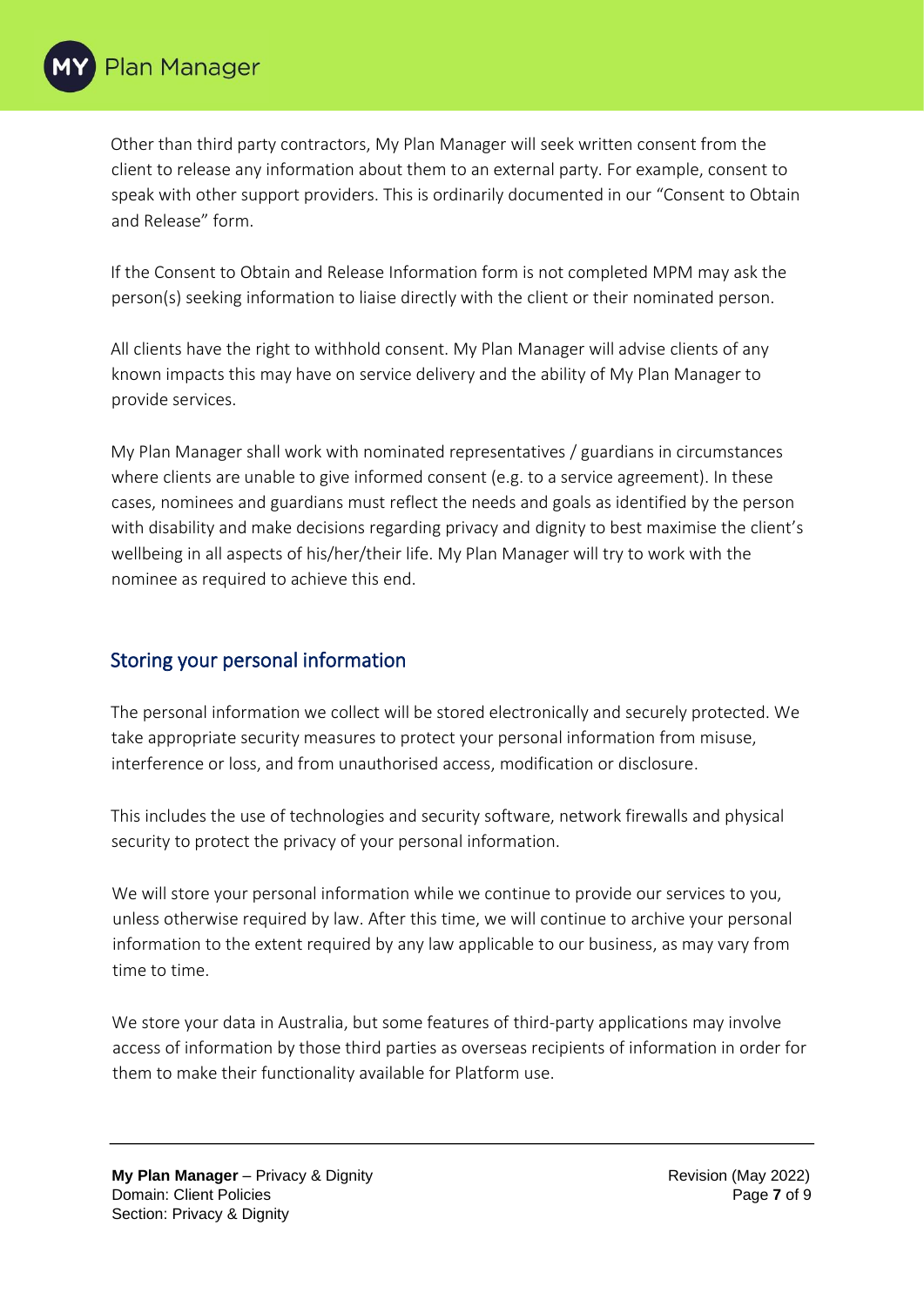#### <span id="page-7-0"></span>Access to your personal information

We take reasonable steps to ensure that your personal information is accurate, complete, and uptodate whenever we collect or use it. Clients may access their personal information at any time. If a client disagrees with any personal information the client has the right to ask for the information to be changed. In such circumstances, an amendment note shall be added to the relevant file to advise the client disagrees with the information and sets out how the client wishes to see the information presented.

All clients have the right to refuse to provide personal information to My Plan Manager. If a client refuses to provide My Plan Manager with the information requested My Plan Manager will try to advise how this may impact upon the delivery of services and supports and whether it will be possible to provide services without the required information.

#### <span id="page-7-1"></span>Links

Our platforms or website may contain links to websites operated by third parties. Those links are provided for convenience and may not remain current or be maintained. Unless expressly stated otherwise, we are not responsible for the privacy practices of, or any content on, those linked websites, and have no control over or rights in those linked websites. The privacy policies that apply to those other websites may differ substantially from our Privacy Policy, so we encourage individuals to read them before using those websites.

#### <span id="page-7-2"></span>Feedback and Complaints

Clients may make a complaint or provide feedback about privacy matters. In doing so, clients should access the My Plan Manager Feedback and Complaints Policy, located on the MPM website and send such complaints to feedback@myplanmanager.com.au. My Plan Manager shall treat all complaints in a confidential manner.

Nothing in this Policy prevents a complaint about how My Plan Manager has treated your personal information from being made to the Office of the Australian Information Commissioner (Tel 1300 363 992) at any time.

Last Reviewed: May 2022

Last Updated: May 2022

Authorised by: Jane Kittel (CEO)